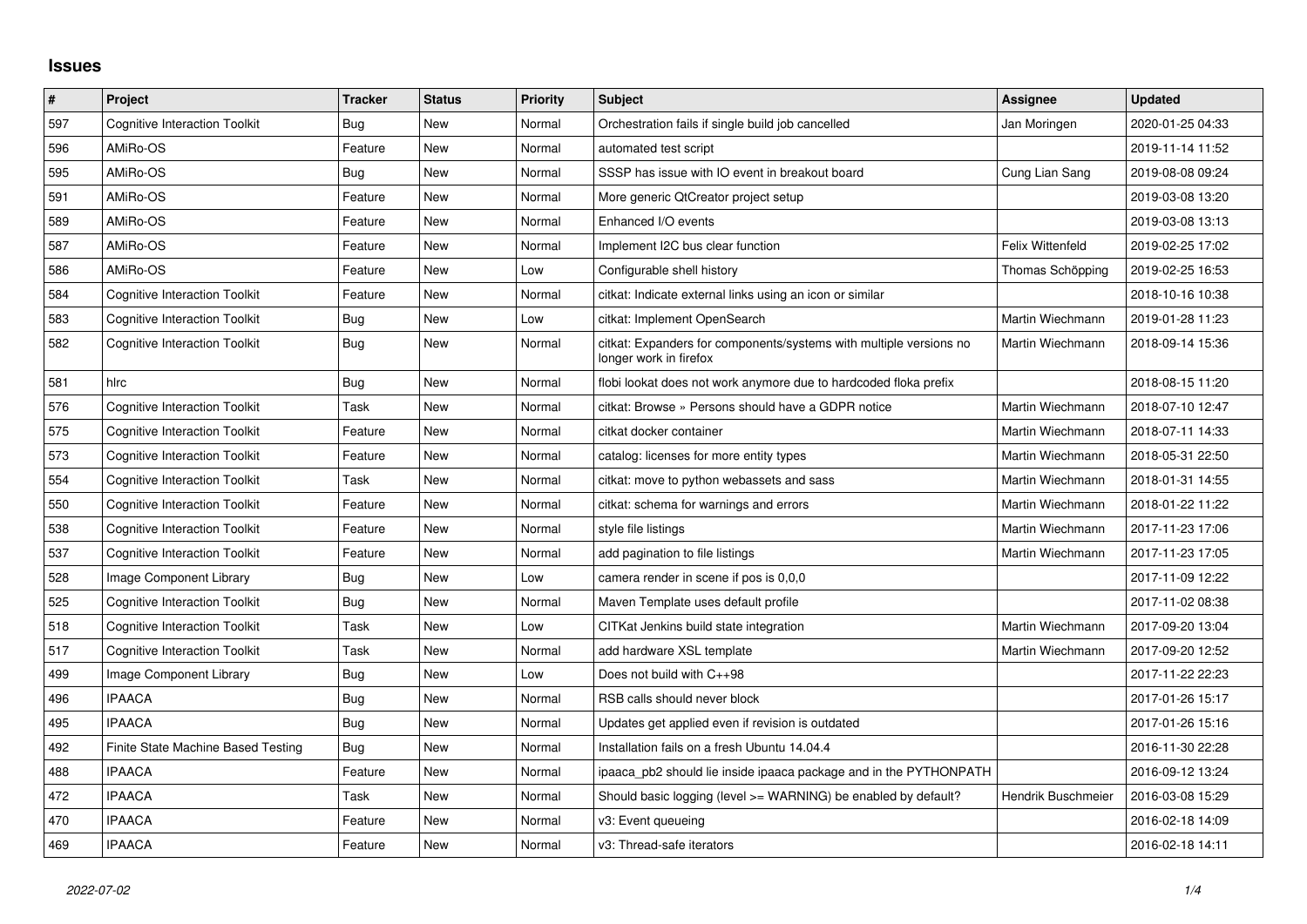| #   | Project                              | <b>Tracker</b> | <b>Status</b> | <b>Priority</b> | Subject                                                                    | Assignee                  | <b>Updated</b>   |
|-----|--------------------------------------|----------------|---------------|-----------------|----------------------------------------------------------------------------|---------------------------|------------------|
| 468 | <b>IPAACA</b>                        | Feature        | New           | Normal          | v3: Better IU access via Buffer interface                                  |                           | 2016-02-18 13:11 |
| 467 | <b>IPAACA</b>                        | Feature        | <b>New</b>    | Normal          | v3: Linked IU events / Batch updates on the IU [event] level               |                           | 2016-02-22 16:17 |
| 466 | <b>IPAACA</b>                        | Feature        | New           | Normal          | <b>IPAACA v3</b>                                                           |                           | 2016-02-16 14:52 |
| 465 | <b>IPAACA</b>                        | Feature        | <b>New</b>    | Normal          | v3: TimeBoard extension                                                    |                           | 2016-02-16 14:29 |
| 464 | <b>IPAACA</b>                        | Feature        | <b>New</b>    | Normal          | v3: Sender tokens                                                          |                           | 2016-03-15 19:54 |
| 463 | <b>IPAACA</b>                        | Feature        | New           | Normal          | v3: Expose more event data                                                 |                           | 2016-02-16 14:30 |
| 456 | meta-openrobotix                     | Feature        | <b>New</b>    | Low             | Update to Yocto 2.0                                                        | Timo Korthals             | 2016-01-13 16:44 |
| 455 | meta-openrobotix                     | Feature        | <b>New</b>    | Normal          | Update to OpenCV 3.0                                                       | Timo Korthals             | 2016-01-13 16:44 |
| 449 | meta-cerebric                        | Feature        | <b>New</b>    | Low             | DHCP Client for USB RNDIS                                                  | Timo Korthals             | 2015-12-21 22:16 |
| 443 | GazeTK                               | Feature        | <b>New</b>    | Normal          | Visualize the eye gaze within the gazetkhub window                         | Sai Anirudh<br>Kondaveeti | 2015-12-09 17:39 |
| 442 | GazeTK                               | Feature        | <b>New</b>    | Normal          | Application and plugin specific setting storage                            |                           | 2015-12-09 17:38 |
| 441 | GazeTK                               | Feature        | <b>New</b>    | Normal          | Dialog to show the plugins                                                 |                           | 2015-12-09 17:37 |
| 440 | GazeTK                               | Feature        | New           | Normal          | Work on the GazeTkHub GUI                                                  | Sai Anirudh<br>Kondaveeti | 2015-12-09 17:35 |
| 439 | GazeTK                               | Feature        | <b>New</b>    | Normal          | <b>Connection to Browser</b>                                               |                           | 2015-12-09 17:35 |
| 438 | GazeTK                               | Feature        | <b>New</b>    | Normal          | Protobuffer integration                                                    | <b>Thies Pfeiffer</b>     | 2015-12-09 17:35 |
| 437 | GazeTK                               | Feature        | <b>New</b>    | Normal          | Write a basic Tobii eye tracking workflow                                  |                           | 2015-12-09 17:31 |
| 436 | GazeTK                               | Feature        | New           | Normal          | Write basic tobii eye tracking plugin                                      | Sai Anirudh<br>Kondaveeti | 2015-12-09 17:31 |
| 435 | <b>IPAACA</b>                        | Feature        | <b>New</b>    | Normal          | Expose whether an ADDED event is caused through resending                  |                           | 2016-02-16 14:30 |
| 426 | <b>Cognitive Interaction Toolkit</b> | Task           | <b>New</b>    | Normal          | Multiple build jobs per component                                          | Florian Lier              | 2015-10-14 17:32 |
| 419 | <b>Cognitive Interaction Toolkit</b> | Feature        | <b>New</b>    | Normal          | CITK Json Schema validation                                                |                           | 2015-08-28 16:44 |
| 410 | Finite State Machine Based Testing   | Feature        | New           | Normal          | Add comment field to tests                                                 |                           | 2015-03-27 12:30 |
| 409 | Finite State Machine Based Testing   | Bug            | <b>New</b>    | Urgent          | Implement non-children killing process end strategy                        | <b>Florian Lier</b>       | 2015-09-22 10:31 |
| 408 | <b>IPAACA</b>                        | Bug            | <b>New</b>    | Normal          | Delay/framedropping in AsapRealizer rendering when closing the<br>injector |                           | 2015-03-26 16:52 |
| 407 | Finite State Machine Based Testing   | Bug            | <b>New</b>    | Normal          | Parallel component hangs and produces no output                            | Florian Lier              | 2015-03-26 11:39 |
| 406 | <b>IPAACA</b>                        | Feature        | <b>New</b>    | Normal          | add time stamps to IUs/messages                                            |                           | 2016-02-16 14:31 |
| 404 | <b>IPAACA</b>                        | Feature        | New           | Low             | JSON schema support                                                        |                           | 2015-03-26 10:42 |
| 392 | Finite State Machine Based Testing   | Feature        | New           | Normal          | Delay after kill                                                           | <b>Florian Lier</b>       | 2015-03-13 10:04 |
| 391 | Finite State Machine Based Testing   | Feature        | New           | Normal          | Timeout stdout observer                                                    | Florian Lier              | 2015-03-13 10:04 |
| 390 | Finite State Machine Based Testing   | Feature        | New           | Normal          | Clean-up step if system fails                                              | Florian Lier              | 2015-03-13 10:04 |
| 389 | Finite State Machine Based Testing   | Feature        | New           | Normal          | Easy - Mode                                                                | Florian Lier              | 2015-03-13 10:04 |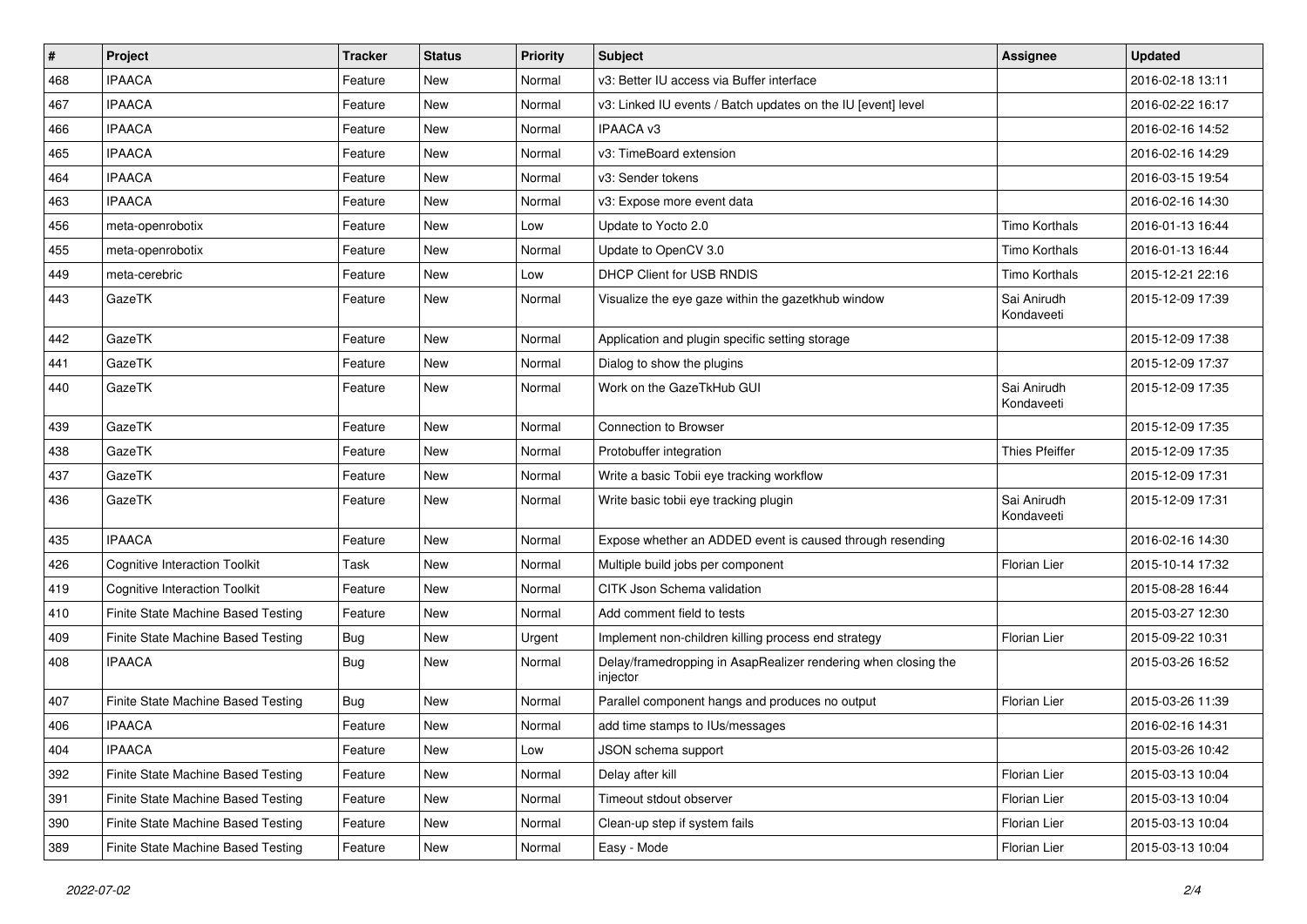| #   | Project                              | <b>Tracker</b> | <b>Status</b> | <b>Priority</b> | Subject                                                                               | Assignee                | <b>Updated</b>   |
|-----|--------------------------------------|----------------|---------------|-----------------|---------------------------------------------------------------------------------------|-------------------------|------------------|
| 387 | Finite State Machine Based Testing   | Bug            | New           | Normal          | fsmt_iniparser crashes if command line contains the & sign                            | Florian Lier            | 2015-03-13 10:04 |
| 349 | <b>Cognitive Interaction Toolkit</b> | Feature        | <b>New</b>    | Normal          | Build toolkit nightly cmake jobs with VERBOSE=1                                       |                         | 2015-09-01 15:06 |
| 339 | meta-openrobotix                     | Bug            | <b>New</b>    | High            | Check debricated opency.pc                                                            | <b>Timo Korthals</b>    | 2014-11-23 15:50 |
| 287 | <b>Cognitive Interaction Toolkit</b> | Feature        | <b>New</b>    | Normal          | Read branches out of git to reduce versioning efford.                                 |                         | 2016-04-08 15:17 |
| 283 | ivTools                              | <b>Bug</b>     | New           | High            | ivrender colors broken depending on Mesa3D version                                    | Jens Peter<br>Lindemann | 2014-07-10 16:07 |
| 230 | <b>Cognitive Interaction Toolkit</b> | Feature        | <b>New</b>    | Low             | Replace unp program with more widely available alternatives in recipes                |                         | 2015-08-26 09:30 |
| 199 | <b>Cognitive Interaction Toolkit</b> | Feature        | New           | Normal          | Client-side error handling                                                            |                         | 2014-01-27 11:31 |
| 162 | RML - RobotMetaLogger                | Bug            | New           | Normal          | When a gstreamer-tcp probe connects to a port that does not deliver<br>data, it hangs |                         | 2013-04-03 15:07 |
| 160 | RML - RobotMetaLogger                | Feature        | <b>New</b>    | Normal          | Add codec config key to screen probe                                                  | Florian Lier            | 2013-03-02 14:44 |
| 159 | RML - RobotMetaLogger                | Bug            | <b>New</b>    | Normal          | Documentation on the screen probe                                                     | Florian Lier            | 2013-03-02 14:28 |
| 145 | RML - RobotMetaLogger                | Support        | <b>New</b>    | High            | Documentation additions DRAFT                                                         | Florian Lier            | 2013-03-02 14:27 |
| 144 | RML - RobotMetaLogger                | Support        | New           | Normal          | PYTHONPATH / LIBDIR unclear                                                           | Florian Lier            | 2013-02-19 00:27 |
| 139 | XTT - eXtensible Task Toolkit        | Bug            | New           | Normal          | RSB-Client has outdated serial on cancel                                              |                         | 2013-01-28 16:54 |
| 137 | XTT - eXtensible Task Toolkit        | Bug            | New           | Normal          | eventbus-rsb cannot handle scope /                                                    |                         | 2013-01-10 13:19 |
| 136 | XTT - eXtensible Task Toolkit        | <b>Bug</b>     | New           | Normal          | Modifying the specification for result available can clash with updates               |                         | 2012-12-19 10:46 |
| 135 | XTT - eXtensible Task Toolkit        | Bug            | <b>New</b>    | Normal          | List-syntax creates object instead of list                                            | Ingo Lütkebohle         | 2012-12-05 10:04 |
| 132 | XTT - eXtensible Task Toolkit        | Feature        | New           | Normal          | Capability query mechanism                                                            | Ingo Lütkebohle         | 2012-12-05 15:25 |
| 129 | XTT - eXtensible Task Toolkit        | Bug            | <b>New</b>    | Low             | Overlapping task-initations break merge-support                                       | Ingo Lütkebohle         | 2012-11-26 13:52 |
| 128 | XTT - eXtensible Task Toolkit        | Feature        | New           | Normal          | Confirmation of 'completed' state                                                     |                         | 2012-11-22 16:24 |
| 125 | XTT - eXtensible Task Toolkit        | Feature        | New           | Low             | Path language for dapi-json                                                           |                         | 2012-11-16 10:37 |
| 122 | XTT - eXtensible Task Toolkit        | Support        | <b>New</b>    | Normal          | Move event id and timestamps into TaskState structure                                 | Ingo Lütkebohle         | 2012-10-29 17:05 |
| 119 | XTT - eXtensible Task Toolkit        | Bug            | New           | Normal          | RSB binary support of TaskState                                                       |                         | 2012-10-02 17:17 |
| 117 | XTT - eXtensible Task Toolkit        | Bug            | <b>New</b>    | Normal          | TSV mapper does not ensure all data is one line                                       |                         | 2012-09-25 17:36 |
| 113 | XTT - eXtensible Task Toolkit        | Feature        | <b>New</b>    | Low             | Merge-Support für EAF-Files                                                           |                         | 2012-11-16 10:39 |
| 44  | XTT - eXtensible Task Toolkit        | Feature        | New           | Normal          | display entry/exit events in the observer GUI                                         | Ingo Lütkebohle         | 2012-07-24 18:52 |
| 40  | XTT - eXtensible Task Toolkit        | Feature        | New           | Low             | Implement listing available types in DAPILoader                                       |                         | 2012-11-16 10:38 |
| 39  | ivTools                              | Feature        | New           | Urgent          | ivTrace: Reload 3D world parameters                                                   | Jens Peter<br>Lindemann | 2012-06-28 15:51 |
| 37  | XTT - eXtensible Task Toolkit        | Feature        | <b>New</b>    | Normal          | Write ELAN time series configuration file                                             | Ingo Lütkebohle         | 2012-06-12 09:24 |
| 36  | XTT - eXtensible Task Toolkit        | Feature        | New           | Low             | checksum computation                                                                  |                         | 2012-11-16 10:38 |
| 34  | XTT - eXtensible Task Toolkit        | Feature        | New           | Normal          | Configurable submission                                                               |                         | 2012-03-16 14:43 |
| 31  | OpenKC                               | Bug            | New           | Low             | wrong A,B,C values in okc_get_coords_des() and friends                                | Matthias Schöpfer       | 2012-02-14 15:36 |